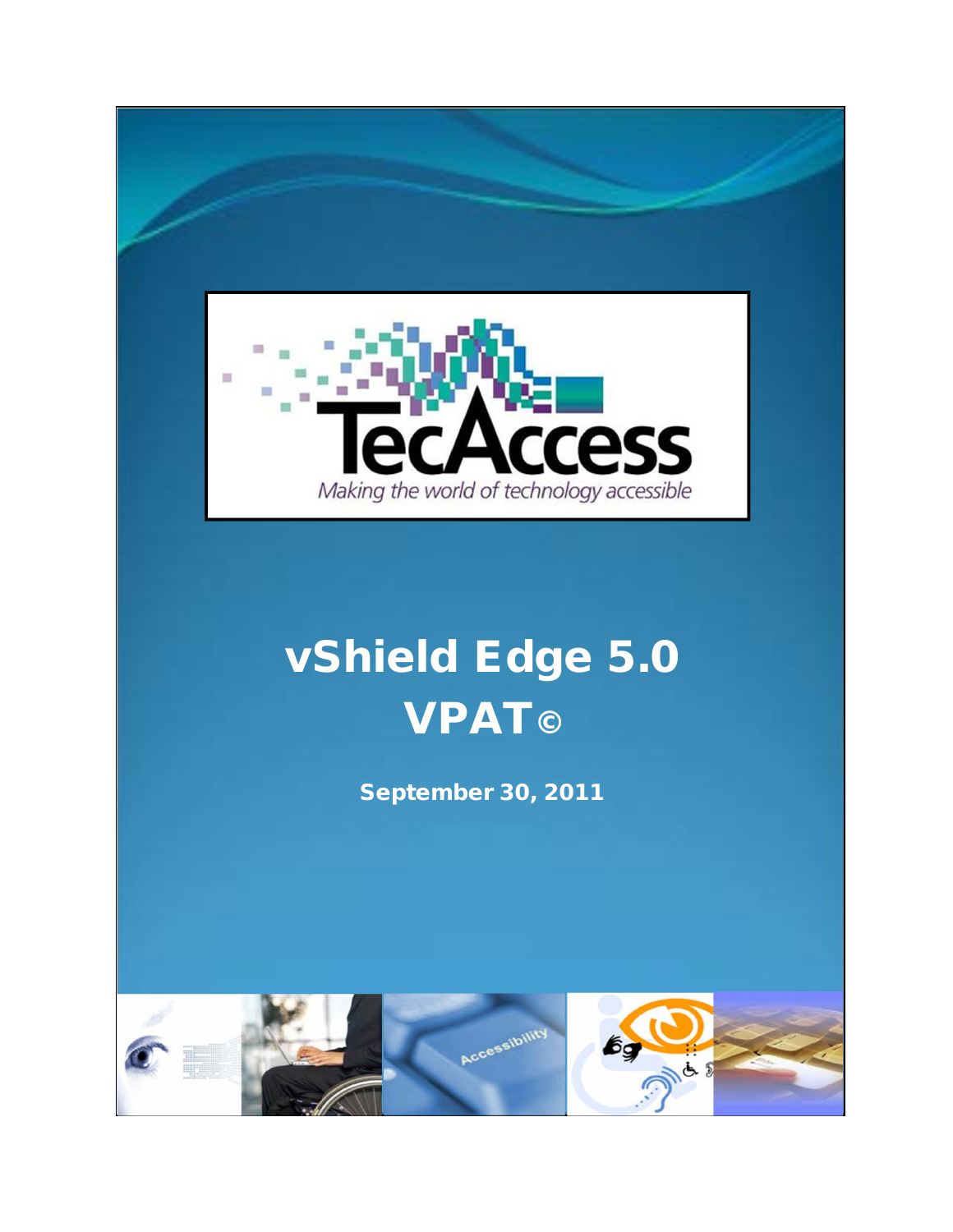

## **VPAT©**

Since the VPAT must be comprehensive, all Section 508 issues on all pages must be corrected to sustain compliance.

| <b>Criteria</b>                                                                    | <b>Supporting</b><br><b>Features</b>      | <b>Remarks and Explanations</b>                     |
|------------------------------------------------------------------------------------|-------------------------------------------|-----------------------------------------------------|
| Section 1194.21 Software Applications<br>and Operating Systems                     | <b>Supports with</b><br><b>Exceptions</b> | Please refer to the 1194.21 section for<br>details. |
| Section 1194.22 Web-based Intranet<br>and Internet Information and<br>Applications | <b>Supports with</b><br><b>Exceptions</b> | Please refer to the 1194.22 section for<br>details. |
| Section 1194.23 Telecommunications<br>Products                                     | Not Applicable                            | Not Applicable                                      |
| Section 1194.24 Video and Multi-<br>media Products                                 | Not Applicable                            | Not Applicable                                      |
| Section 1194.25 Self-Contained,<br>Closed Products                                 | Not Applicable                            | Not Applicable                                      |
| Section 1194.26 Desktop and Portable<br>Computers                                  | Not Applicable                            | Not Applicable                                      |
| Section 1194.31 Functional<br>Performance Criteria                                 | <b>Supports with</b><br><b>Exceptions</b> | Please refer to the 1194.31 section for<br>details. |
| Section 1194.41 Information,<br>Documentation, and Support                         | <b>Supports</b>                           | Please refer to the 1194.41 section for<br>details. |

#### **Support Levels**

| <b>Support Level</b>                                       | <b>Description</b>                                                                                                                                                               |
|------------------------------------------------------------|----------------------------------------------------------------------------------------------------------------------------------------------------------------------------------|
| <b>Supports</b>                                            | Use this language when you determine the product<br>fully meets the letter and intent of the Criteria.                                                                           |
| <b>Supports with Exceptions/Minor</b><br><b>Exceptions</b> | Use this language when you determine the product<br>does not fully meet the letter and intent of the<br>Criteria, but provides some level of access relative to<br>the Criteria. |
| <b>Supports through Equivalent</b><br><b>Facilitation</b>  | Use this language when you have identified an<br>alternate way to meet the intent of the Criteria or<br>when the product does not fully meet the intent of<br>lthe Criteria.     |

TecAccess LLC 2410 Granite Ridge Road Building A, Unit 1 Rockville, VA 23146 **CONFIDENTIAL AND PROPRIETARY**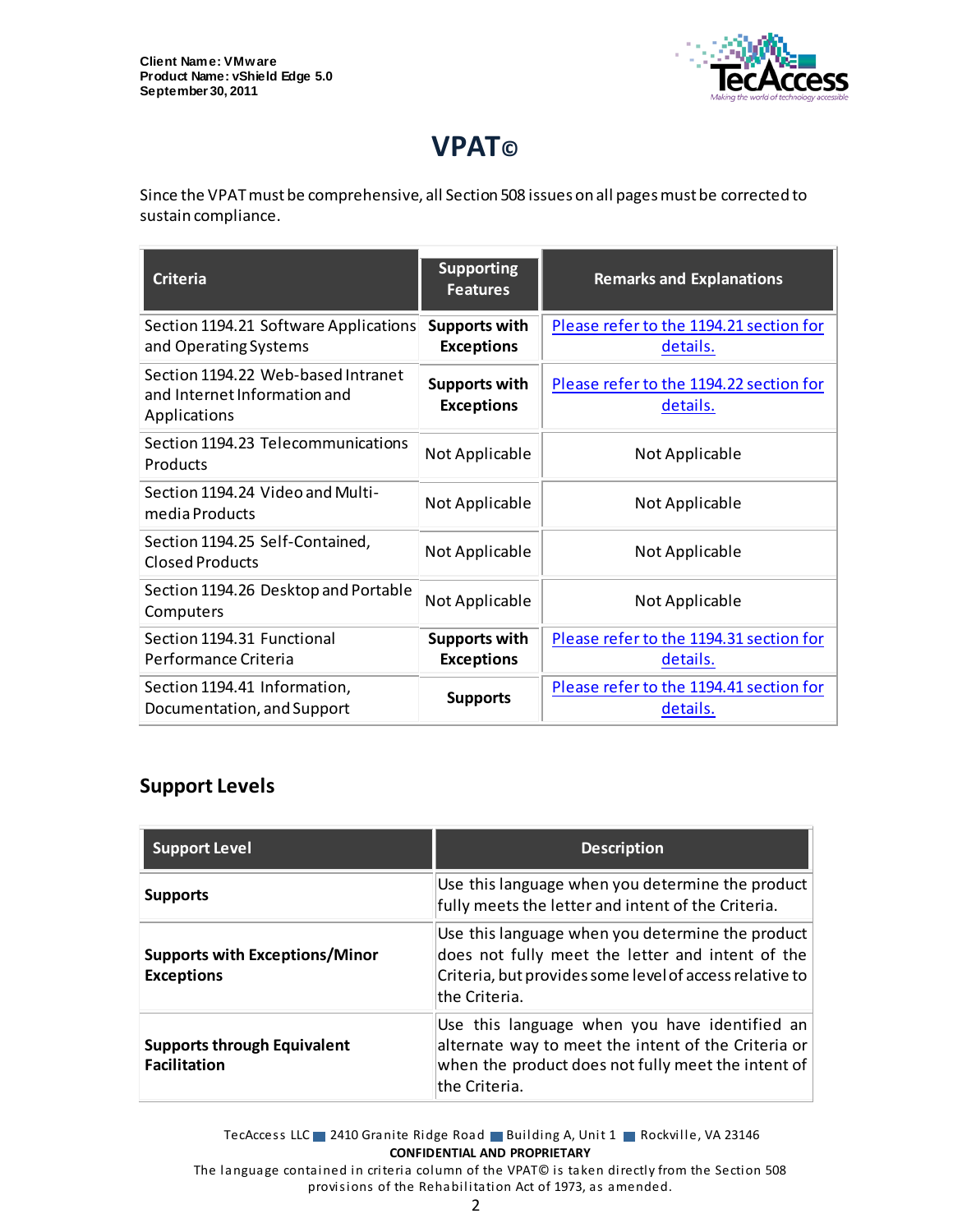

| <b>Support Level</b>                                                | <b>Description</b>                                                                                                                                                                                                                                                                                                                                  |
|---------------------------------------------------------------------|-----------------------------------------------------------------------------------------------------------------------------------------------------------------------------------------------------------------------------------------------------------------------------------------------------------------------------------------------------|
| Supports when combined with<br><b>Compatible AT</b>                 | Use this language when you determine the product<br>fully meets the letter and intent of the Criteria when<br>used in combination with Compatible Assistive<br>Technology ("AT"). For example, many software<br>programs can provide speech output when<br>combined with a compatible screen reader<br>(commonly used AT for people who are blind). |
| <b>Does Not Support</b>                                             | Use this language when you determine the product<br>does not meet the letter or intent of the Criteria.                                                                                                                                                                                                                                             |
| <b>Not Applicable</b>                                               | Use this language when you determine the Criteria<br>does not apply to the specific product.                                                                                                                                                                                                                                                        |
| Not Applicable - Fundamental<br><b>Alteration Exception Applies</b> | Use this language when you determine a<br>Fundamental Alteration of the product would be<br>required to meet the Criteria (see the access board's<br>standards for the definition of "fundamental<br>alteration").                                                                                                                                  |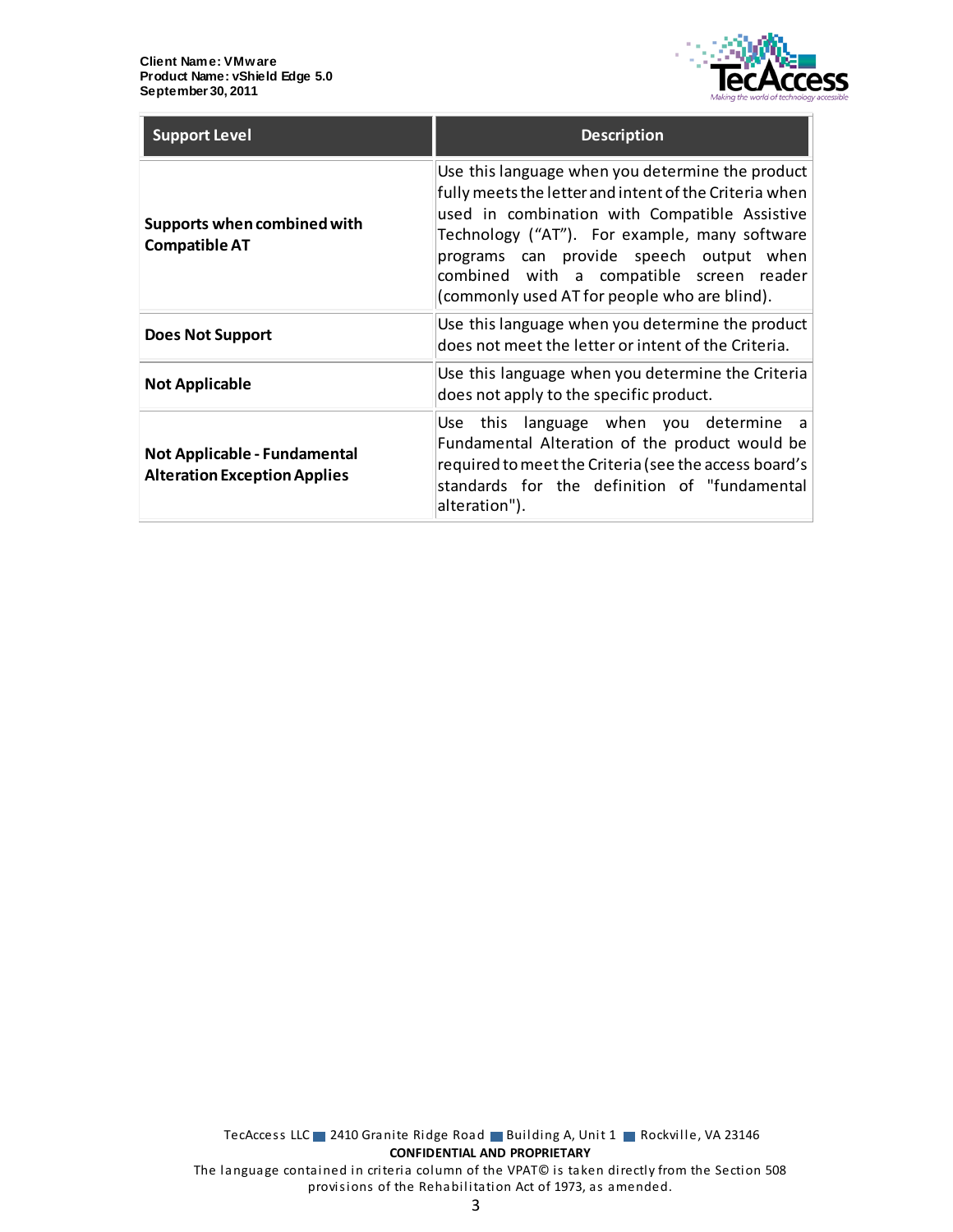

### <span id="page-3-0"></span>**§1194.21 Software Applications and Operating Systems**

| <b>Criteria</b>                                                                                                                                                                                                                                                                                                                                                                                                                                                                                                                                                                                      | <b>Support Level</b>                      | <b>Remarks and Explanations</b>                                                                                                                                                                                                                                                                                                                                                                                                                                       |
|------------------------------------------------------------------------------------------------------------------------------------------------------------------------------------------------------------------------------------------------------------------------------------------------------------------------------------------------------------------------------------------------------------------------------------------------------------------------------------------------------------------------------------------------------------------------------------------------------|-------------------------------------------|-----------------------------------------------------------------------------------------------------------------------------------------------------------------------------------------------------------------------------------------------------------------------------------------------------------------------------------------------------------------------------------------------------------------------------------------------------------------------|
| (a) When software is designed to<br>run on a system that has a<br>keyboard, product functions shall<br>be executable from a keyboard<br>where the function itself or the<br>result of performing a function<br>can be discerned textually.                                                                                                                                                                                                                                                                                                                                                           | <b>Supports with</b><br><b>Exceptions</b> | Interfaces are keyboard accessible with<br>some exceptions. A mouse or other<br>pointing device is required to reach,<br>activate and/or select.<br>JAWS users<br>activate<br>buttons<br>under<br>cannot<br>"Networking", options from dropdown<br>menus and subsequent radio buttons in<br>groups. Both JAWS and keyboard-only<br>users cannot activate sort selectors of<br>column headers, accordion interfaces,<br>entries in data tables and "Help"<br>tooltips. |
| (b) Applications shall not disrupt<br>or disable activated features of<br>other products that are identified<br>as accessibility features, where<br>those features are developed and<br>documented according to industry<br>standards. Applications also shall<br>not disrupt or disable activated<br>features of any operating system<br>that are identified as accessibility<br>features where the application<br>programming interface for those<br>accessibility features has been<br>documented by the manufacturer<br>of the operating system and is<br>available to the product<br>developer. | <b>Does Not Support</b>                   | The Flex components of vShield 5.0<br>cause interference with activated or<br>available accessibility features of other<br>products or operating systems.                                                                                                                                                                                                                                                                                                             |
| (c) A well-defined on-screen<br>indication of the current focus<br>shall be provided that moves<br>among interactive interface<br>elements as the input focus<br>changes. The focus shall be<br>programmatically exposed so that<br>Assistive Technology can track<br>focus and focus changes. (Related<br>to well-defined focus control<br>which will also be visually<br>indicative).                                                                                                                                                                                                              | <b>Supports</b>                           | The current focus can be tracked visually<br>or through assistive technologies. For<br>example, JAWS follows focus changes<br>synchronously.                                                                                                                                                                                                                                                                                                                          |

TecAccess LLC 2410 Granite Ridge Road Building A, Unit 1 Rockville, VA 23146 **CONFIDENTIAL AND PROPRIETARY**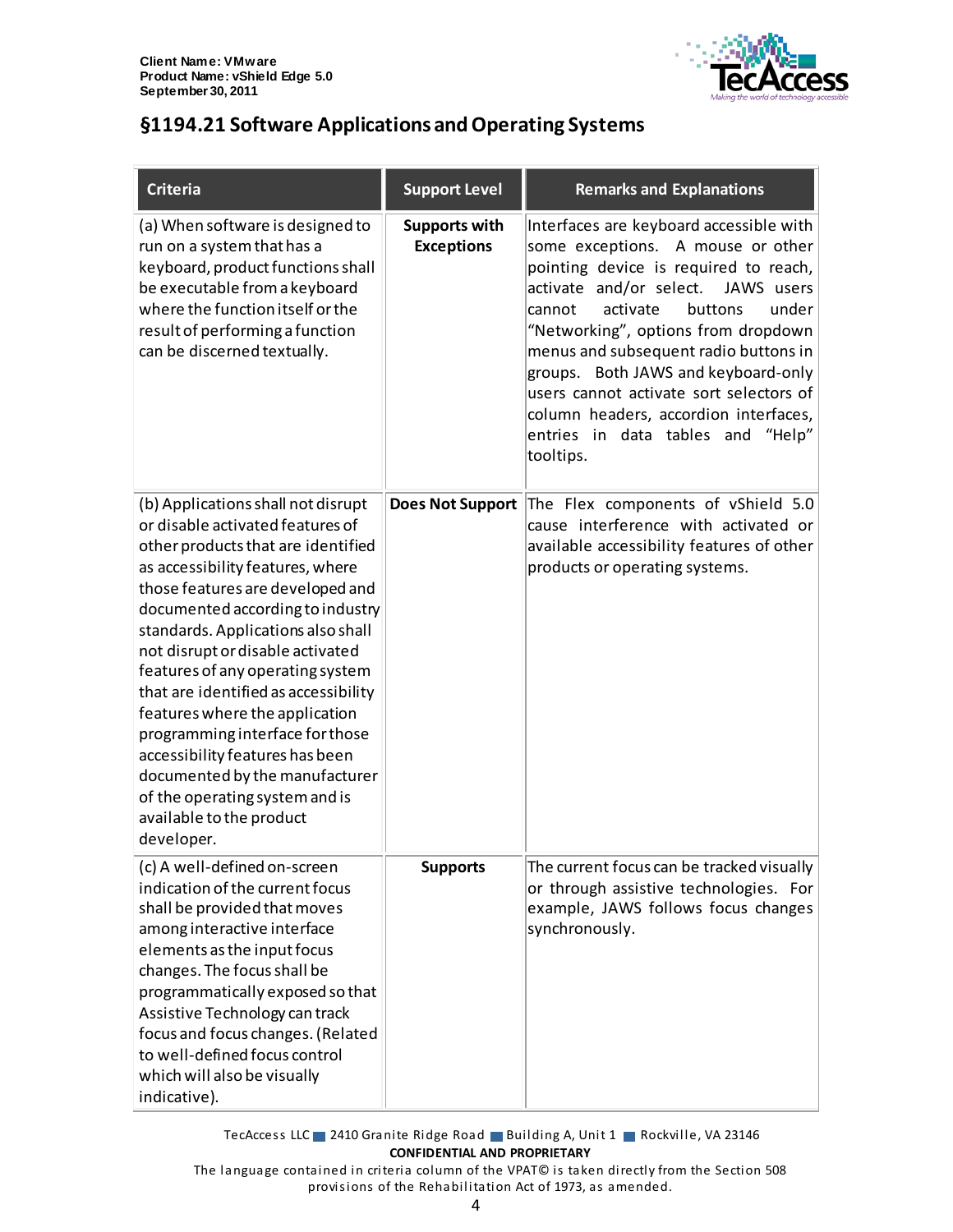

| <b>Criteria</b>                                                                                                                                                                                                                                                                                            | <b>Support Level</b>                      | <b>Remarks and Explanations</b>                                                                                                                                                                                                                                                           |
|------------------------------------------------------------------------------------------------------------------------------------------------------------------------------------------------------------------------------------------------------------------------------------------------------------|-------------------------------------------|-------------------------------------------------------------------------------------------------------------------------------------------------------------------------------------------------------------------------------------------------------------------------------------------|
| (d) Sufficient information about a<br>user interface element including<br>the identity, operation and state<br>of the element shall be available<br>to Assistive Technology. When an<br>image represents a program<br>element, the information<br>conveyed by the image must also<br>be available in text. | <b>Supports with</b><br><b>Exceptions</b> | interfaces<br>Some<br>and/or<br>graphic<br>components do not have information<br>exposed to<br>assistive technologies.<br>Exceptions include many buttons, all<br>column headers and entries in data<br>tables and accordion interfaces.                                                  |
| (e) When bitmap images are used<br>to identify controls, status<br>indicators, or other programmatic<br>elements, the meaning assigned<br>to those images shall be<br>consistent throughout an<br>application's performance.                                                                               | <b>Supports</b>                           | Images to identify user interfaces and<br>other components have<br>consistent<br>meanings throughout vShield Edge 5.0.                                                                                                                                                                    |
| (f) Textual information shall be<br>provided through operating<br>system functions for displaying<br>text. The minimum information<br>that shall be made available is text<br>content, text input caret location,<br>and text attributes.                                                                  | <b>Supports with</b><br><b>Exceptions</b> | vShield<br>Edge<br>5.0<br>allows<br>textual<br>information to be provided through<br>operating system functions with some<br>exceptions.<br>JAWS does not read the<br>name of any dialog window when it is<br>launched.                                                                   |
| (g) Applications shall not override<br>user selected contrast and color<br>selections and other individual<br>display attributes.                                                                                                                                                                          | <b>Does Not Support</b>                   | vShield Edge 5.0 does not honor user-<br>selected display attributes.                                                                                                                                                                                                                     |
| (h) When animation is displayed,<br>the information shall be<br>displayable in at least one non-<br>animated presentation mode at<br>the option of the user.<br>(Animation)                                                                                                                                | <b>Not Applicable</b>                     | vShield<br>Edge<br>5.0<br>does<br>have<br>not<br>animation.                                                                                                                                                                                                                               |
| (i) Color coding shall not be used<br>as the only means of conveying<br>information, indicating an action,<br>prompting a response, or<br>distinguishing a visual element.                                                                                                                                 | <b>Supports with</b><br><b>Exceptions</b> | vShield Edge 5.0<br>has textual and/or<br>programmatically<br>implemented<br>equivalents<br>when<br>color-conveyed<br>information is displayed to indicate an<br>action, identify an element, or require a<br>response, with some exceptions. Form<br>fields that have errors are in red. |

TecAccess LLC 2410 Granite Ridge Road Building A, Unit 1 Rockville, VA 23146 **CONFIDENTIAL AND PROPRIETARY**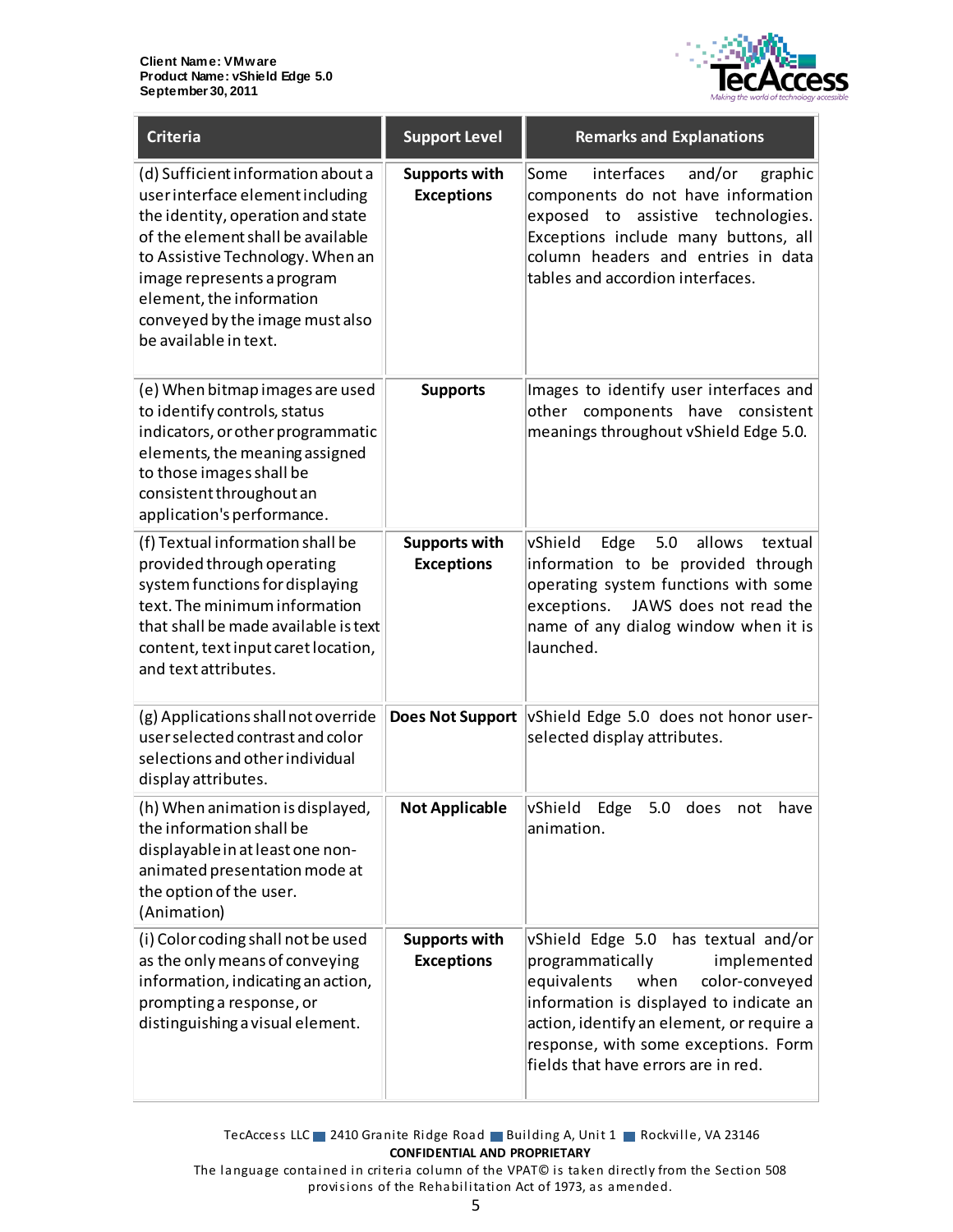

| <b>Criteria</b>                                                                                                                                                                                                                                                     | <b>Support Level</b>               | <b>Remarks and Explanations</b>                                                                                                                                        |
|---------------------------------------------------------------------------------------------------------------------------------------------------------------------------------------------------------------------------------------------------------------------|------------------------------------|------------------------------------------------------------------------------------------------------------------------------------------------------------------------|
| (j) When a product permits a user<br>to adjust color and contrast<br>settings, a variety of color<br>selections capable of producing a<br>range of contrast levels shall be<br>provided.                                                                            | <b>Not Applicable</b>              | vShield Edge 5.0 does not have settings<br>to adjust color contrast.                                                                                                   |
| (k) Software shall not use flashing<br>or blinking text, objects, or other<br>elements having a flash or blink<br>frequency greater than 2 Hz and<br>lowerthan 55 Hz.                                                                                               | <b>Supports</b>                    | vShield Edge 5.0 does not have content<br>that flashes or blinks with a frequency<br>greater than 2 Hz and lower than 55 Hz.                                           |
| (I) When electronic forms are<br>used, the form shall allow people<br>using Assistive Technology to<br>access the information, field<br>elements, and functionality<br>required for completion and<br>submission of the form, including<br>all directions and cues. | Supports with<br><b>Exceptions</b> | Assistive technologies, such as screen<br>readers, may not identify and navigate<br>to all of the form elements in the<br>application to complete and submit<br>forms. |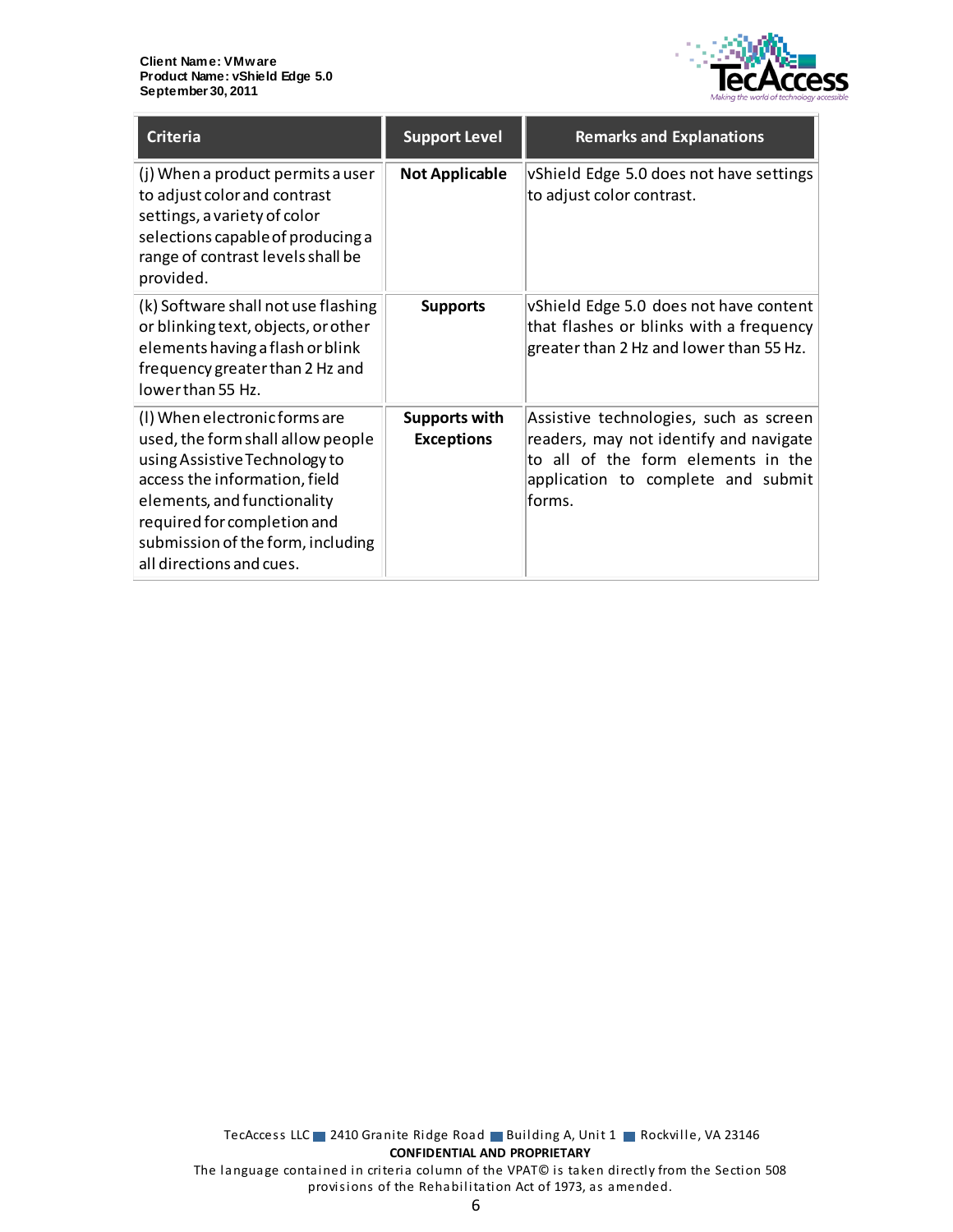

#### <span id="page-6-0"></span>**§ 1194.22 Web-based Intranet and Internet Information and Applications**

| <b>Criteria</b>                                                                                                                                                          | <b>Support Level</b>                      | <b>Remarks and Explanations</b>                                                                                                                                                                                                                                                                                           |
|--------------------------------------------------------------------------------------------------------------------------------------------------------------------------|-------------------------------------------|---------------------------------------------------------------------------------------------------------------------------------------------------------------------------------------------------------------------------------------------------------------------------------------------------------------------------|
| (a) A text equivalent for every<br>non-text element shall be<br>provided (e.g., via "alt",<br>"longdesc", or in element<br>content).                                     | <b>Supports with</b><br><b>Exceptions</b> | Text equivalents for non-text elements<br>are available to comprehend content<br>and to aid in navigation, with some<br>Except for graphic<br>exceptions.<br>interfaces in the Help section, all other<br>graphic interfaces and decorative<br>images do not have text equivalents or<br>have incorrect text equivalents. |
| (b) Equivalent alternatives for any<br>multimedia presentation shall be<br>synchronized with the<br>presentation.                                                        | <b>Not Applicable</b>                     | Webpages do not have multimedia<br>presentations.                                                                                                                                                                                                                                                                         |
| (c) Web pages shall be designed<br>so that all information conveyed<br>with color is also available without<br>color, for example from context or<br>markup.             | <b>Supports with</b><br><b>Exceptions</b> | When color conveys information, text<br>and/or programmatically implemented<br>equivalents are provided, with some<br>exceptions.<br>Exceptions<br>include<br>selected tabs.                                                                                                                                              |
| (d) Documents shall be organized<br>so they are readable without<br>requiring an associated style<br>sheet.                                                              | <b>Supports with</b><br><b>Exceptions</b> | when<br>Webpages<br>readable<br>are<br>stylesheets are disabled or with user-<br>stylesheets, with<br>defined<br>some<br>exceptions. Headings do not have<br>structural markup.                                                                                                                                           |
| (e) Redundant text links shall be<br>provided for each active region of<br>a server-side image map.                                                                      | <b>Not Applicable</b>                     | vShield Edge 5.0 does not have server-<br>side image maps.                                                                                                                                                                                                                                                                |
| (f) Client-side image maps shall be<br>provided instead of server-side<br>image maps except where the<br>regions cannot be defined with an<br>available geometric shape. | <b>Not Applicable</b>                     | vShield Edge 5.0 does not have client-<br>side image maps.                                                                                                                                                                                                                                                                |
| (g) Row and column headers shall<br>be identified for data tables.                                                                                                       | <b>Supports with</b><br><b>Exceptions</b> | Row and column headers of data<br>tables have identifying information,<br>with some exceptions. Some column<br>headers do not have structural markup<br>or are in different tables than their<br>associated cells. Some data tables are<br>nested in form elements.                                                       |

TecAccess LLC 2410 Granite Ridge Road Building A, Unit 1 Rockville, VA 23146 **CONFIDENTIAL AND PROPRIETARY**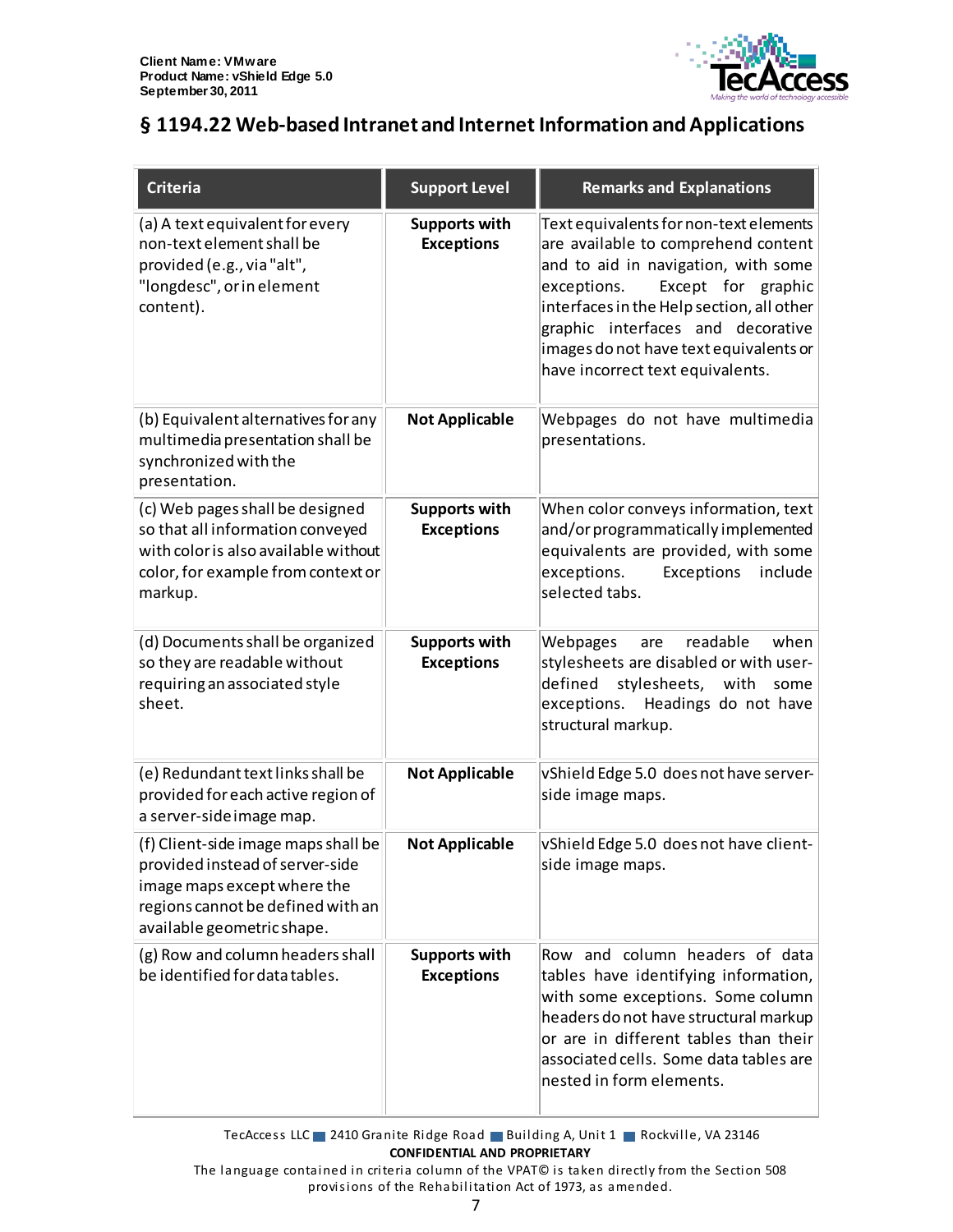

| <b>Criteria</b>                                                                                                                                                                                                                                                                                                             | <b>Support Level</b>                      | <b>Remarks and Explanations</b>                                                                                                                                                                                                                                                                                                                                                                                                   |
|-----------------------------------------------------------------------------------------------------------------------------------------------------------------------------------------------------------------------------------------------------------------------------------------------------------------------------|-------------------------------------------|-----------------------------------------------------------------------------------------------------------------------------------------------------------------------------------------------------------------------------------------------------------------------------------------------------------------------------------------------------------------------------------------------------------------------------------|
| (h) Markup shall be used to<br>associate data cells and header<br>cells for data tables that have two<br>or more logical levels of row or<br>column headers.                                                                                                                                                                | <b>Not Applicable</b>                     | vShield Edge 5.0 does not have data<br>tables with multi-level columns or<br>rows.                                                                                                                                                                                                                                                                                                                                                |
| (i) Frames shall be titled with text<br>that facilitates frame identification<br>and navigation                                                                                                                                                                                                                             | <b>Does Not Support</b>                   | Title attributes are not provided to<br>help assistive technology users identify<br>and navigate to frames.                                                                                                                                                                                                                                                                                                                       |
| (j) Pages shall be designed to<br>avoid causing the screen to flicker<br>with a frequency greater than 2 Hz<br>and lower than 55 Hz.                                                                                                                                                                                        | <b>Supports</b>                           | Webpages do not have content that<br>flashes or blinks with a frequency<br>greater than 2 Hz and lower than 55<br>Hz.                                                                                                                                                                                                                                                                                                             |
| (k) A text-only page, with<br>equivalent information or<br>functionality, shall be provided to<br>make a web site comply with the<br>provisions of this part, when<br>compliance cannot be<br>accomplished in any other way.<br>The content of the text-only page<br>shall be updated whenever the<br>primary page changes. | <b>Supports</b>                           | Text-only pages are provided since<br>compliance cannot be met any other<br>way, or are not required.                                                                                                                                                                                                                                                                                                                             |
| (I) When pages utilize scripting<br>languages to display content, or to<br>create interface elements, the<br>information provided by the script<br>shall be identified with functional<br>text that can be read by Assistive<br>Technology.                                                                                 | <b>Supports with</b><br><b>Exceptions</b> | Assistive technology and keyboard<br>users can access scripted interfaces,<br>with some exceptions.<br>JAWS and<br>keyboard-only users cannot activate<br>in the<br>Configuration<br>tabs<br>pane,<br>interfaces<br>οf<br>calendars,<br>popup<br>accordion interfaces, sort selectors of<br>column headers and "Edit" links within<br>a data table.<br>JAWS users cannot<br>navigate through tree nodes in the<br>Inventory pane. |
| (m) When a web page requires<br>that an applet, plug-in or other<br>application be present on the<br>client system to interpret page<br>content, the page must provide a<br>link to a plug-in or applet that<br>complies with §1194.21(a)                                                                                   | <b>Supports</b>                           | vShield Edge 5.0 provides links to<br>accessible applets and/or plug-ins<br>whose files appear on the website.                                                                                                                                                                                                                                                                                                                    |

TecAccess LLC 2410 Granite Ridge Road Building A, Unit 1 Rockville, VA 23146 **CONFIDENTIAL AND PROPRIETARY**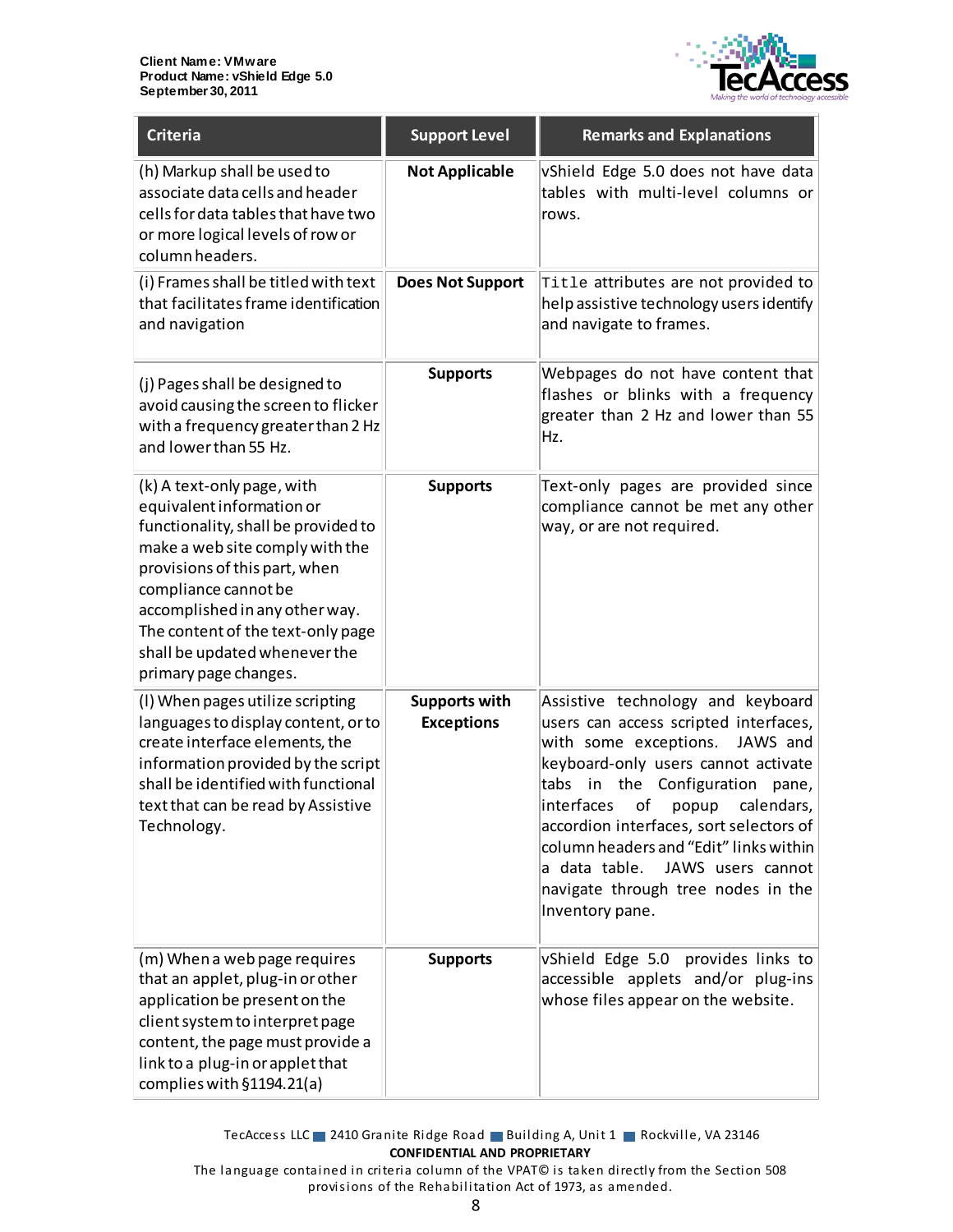

| <b>Criteria</b>                                                                                                                                                                                                                                                                                    | <b>Support Level</b>                      | <b>Remarks and Explanations</b>                                                                                                                  |
|----------------------------------------------------------------------------------------------------------------------------------------------------------------------------------------------------------------------------------------------------------------------------------------------------|-------------------------------------------|--------------------------------------------------------------------------------------------------------------------------------------------------|
| through (I).                                                                                                                                                                                                                                                                                       |                                           |                                                                                                                                                  |
| (n) When electronic forms are<br>designed to be completed on-line,<br>the form shall allow people using<br>Assistive Technology to access the<br>information, field elements, and<br>functionality required for<br>completion and submission of the<br>form, including all directions and<br>cues. | <b>Supports with</b><br><b>Exceptions</b> | Assistive technologies, such as screen<br>readers, may not identify and navigate<br>to all form elements to complete and<br>submit forms online. |
| (o) A method shall be provided<br>that permits users to skip<br>repetitive navigation links.                                                                                                                                                                                                       | <b>Does Not Support</b>                   | Assitive Technology and<br>keyboard<br>bypass<br>repetitive<br>cannot<br>lusers<br>navigation links.                                             |
| (p) When a timed response is<br>required, the user shall be alerted<br>and given sufficient time to<br>indicate more time is required.                                                                                                                                                             | <b>Does Not Support</b>                   | When timed responses are required,<br>the server does not alert users or<br>provide them options for extended<br>ltime.                          |

*Note to 1194.22: The Board interprets paragraphs (a) through (k) of this section as consistent with the following priority 1 Checkpoints of the Web Content Accessibility Guidelines 1.0 (WCAG 1.0) (May 5 1999) published by the Web Accessibility Initiative of the World Wide Web Consortium: Paragraph (a) - 1.1, (b) - 1.4, (c) - 2.1, (d) - 6.1, (e) - 1.2, (f) - 9.1, (g) - 5.1, (h) - 5.2, (i) - 12.1, (j) - 7.1, (k) - 11.4.*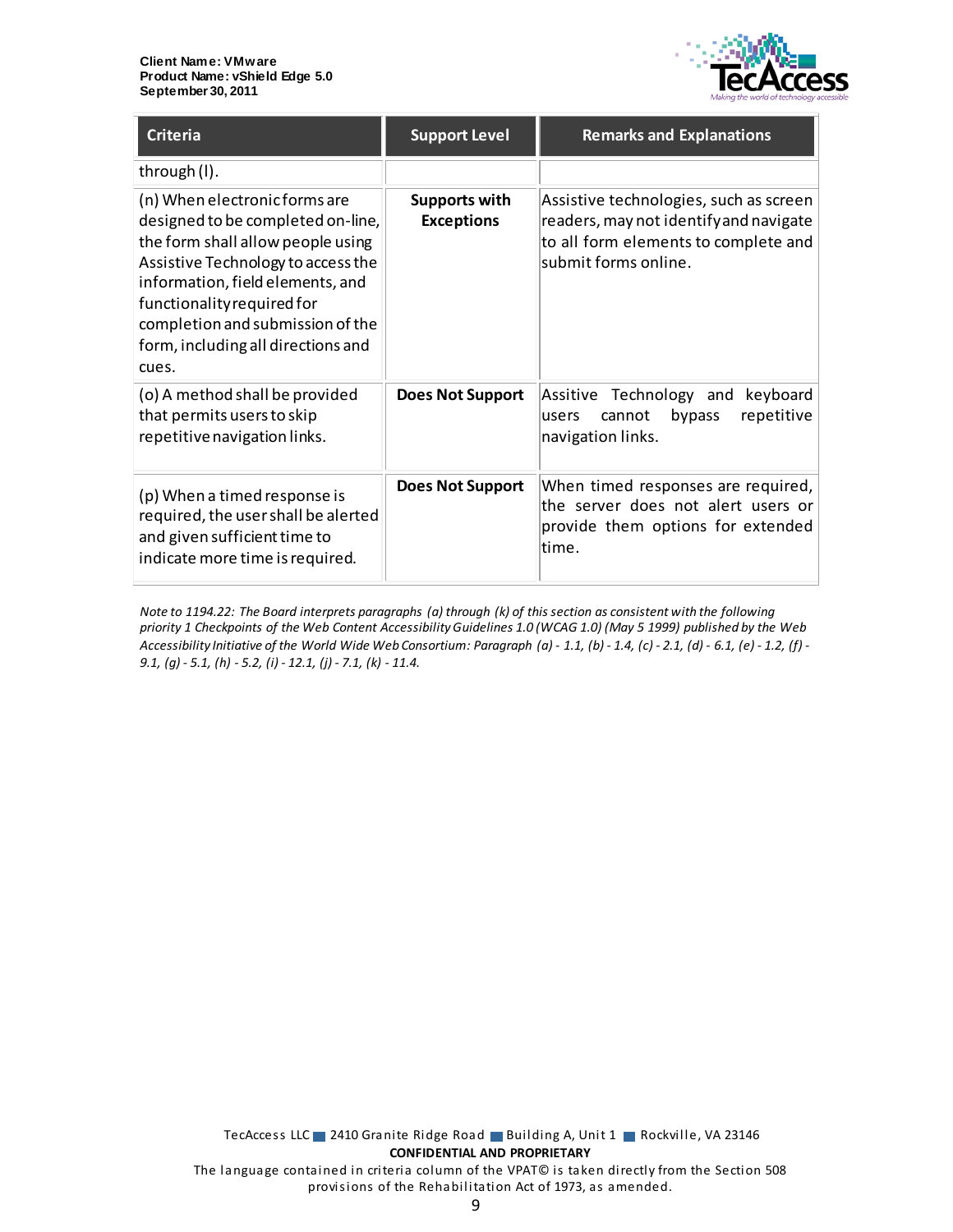

#### <span id="page-9-0"></span>**§1194.31 Functional Performance Criteria**

| <b>Criteria</b>                                                                                                                                                                                                                                                                                                                     | <b>Support Level</b>                      | <b>Remarks and Explanations</b>                                                                                                                                                                               |
|-------------------------------------------------------------------------------------------------------------------------------------------------------------------------------------------------------------------------------------------------------------------------------------------------------------------------------------|-------------------------------------------|---------------------------------------------------------------------------------------------------------------------------------------------------------------------------------------------------------------|
| (a) At least one mode of operation<br>and information retrieval that does<br>not require user vision shall be<br>provided, or support for Assistive<br>Technology used by people who<br>are blind or visually impaired shall<br>be provided.                                                                                        | <b>Supports with</b><br><b>Exceptions</b> | Some information retrieval processes<br>and/or operations require vision and<br>may not provide support for assistive<br>technologies.                                                                        |
| (b) At least one mode of operation<br>and information retrieval that does<br>not require visual acuity greater<br>than 20/70 shall be provided in<br>audio and enlarged print output<br>working together or independently,<br>or support for Assistive Technology<br>used by people who are visually<br>impaired shall be provided. | <b>Supports with</b><br><b>Exceptions</b> | Some information retrieval processes<br>and/or operations require vision acuity<br>greater than 20/70<br>and<br>may not<br>provide<br>assistive<br>support<br>for<br>technologies.                            |
| (c) At least one mode of operation<br>and information retrieval that does<br>not require user hearing shall be<br>provided, or support for Assistive<br>Technology used by people who<br>are deaf or hard of hearing shall be<br>provided                                                                                           | <b>Supports</b>                           | vShield Edge 5.0 does not require<br>hearing for information retrieval and<br>operations.<br>Support for hearing<br>devices may be provided.                                                                  |
| (d) Where audio information is<br>important for the use of a product,<br>at least one mode of operation and<br>information retrieval shall be<br>provided in an enhanced auditory<br>fashion, or support for assistive<br>hearing devices shall be provided.                                                                        | <b>Not Applicable</b>                     | vShield Edge 5.0 does not have audio<br>information.                                                                                                                                                          |
| (e) At least one mode of operation<br>and information retrieval that does<br>not require user speech shall be<br>provided, or support for Assistive<br>Technology used by people with<br>disabilities shall be provided.                                                                                                            | <b>Supports</b>                           | vShield Edge 5.0 does not require<br>speech for information retrieval or<br>operations.<br>Support for assistive<br>technologies may be provided.                                                             |
| (f) At least one mode of operation<br>and information retrieval that does<br>not require fine motor control or<br>simultaneous actions and that is<br>operable with limited reach and                                                                                                                                               | <b>Supports with</b><br><b>Exceptions</b> | vShield Edge 5.0 does not require fine<br>motor control or simultaneous actions.<br>Persons with dexterity impairments can<br>perform product operations, with some<br>Exceptions include sort<br>exceptions. |

TecAccess LLC 2410 Granite Ridge Road Building A, Unit 1 Rockville, VA 23146 **CONFIDENTIAL AND PROPRIETARY**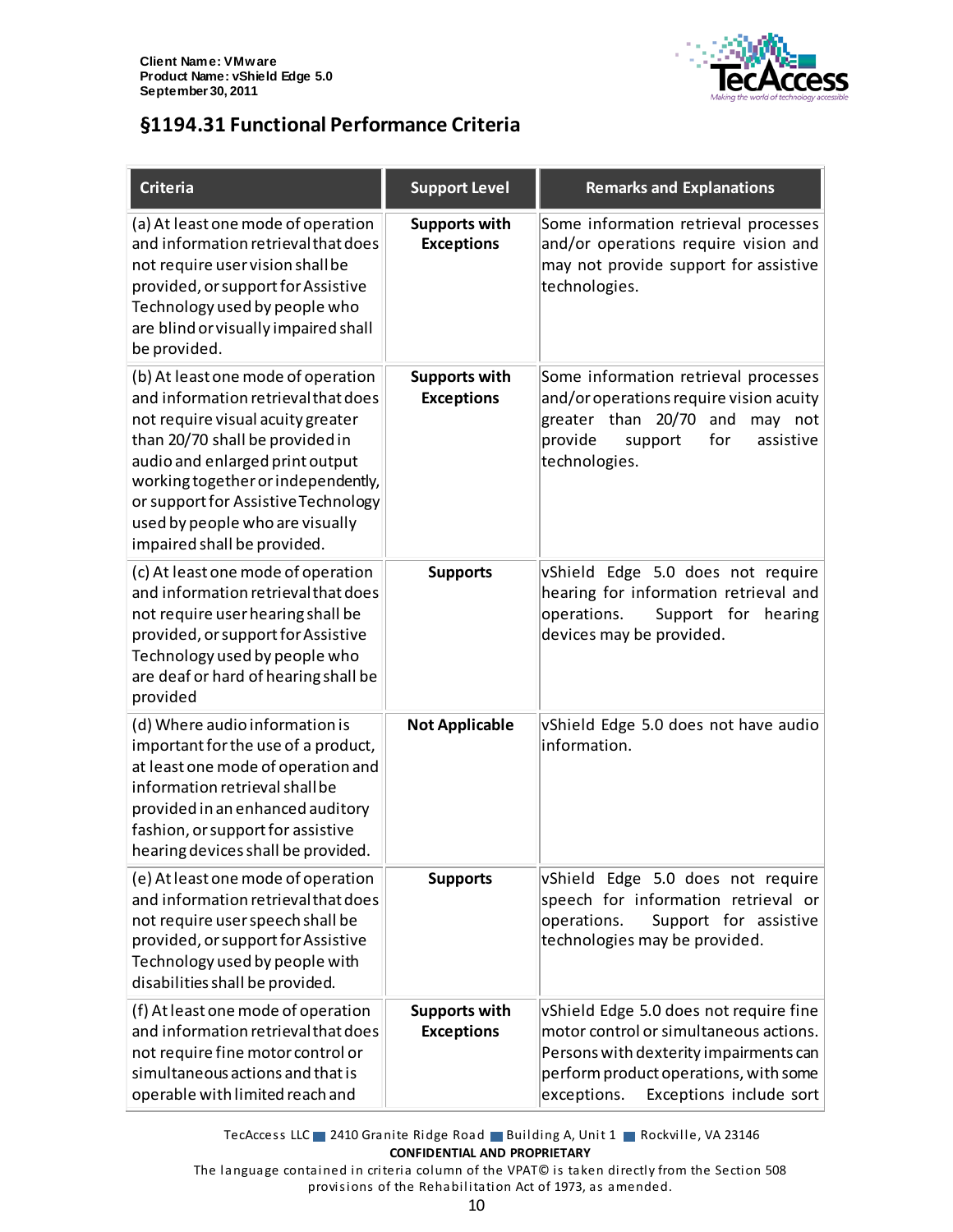

| <b>Criteria</b>             | <b>Support Level</b> | <b>Remarks and Explanations</b>                                                                                                                                                                |
|-----------------------------|----------------------|------------------------------------------------------------------------------------------------------------------------------------------------------------------------------------------------|
| strength shall be provided. |                      | selectors of table column headers, tabs<br>in the Configuration pane, accordion<br>interfaces, a "Refresh" button,<br>interfaces of popup calendars and<br>interfaces within many data tables. |

TecAccess LLC 2410 Granite Ridge Road Building A, Unit 1 Rockville, VA 23146 **CONFIDENTIAL AND PROPRIETARY** The language contained in criteria column of the VPAT© is taken directly from the Section 508 provisions of the Rehabilitation Act of 1973, as amended.